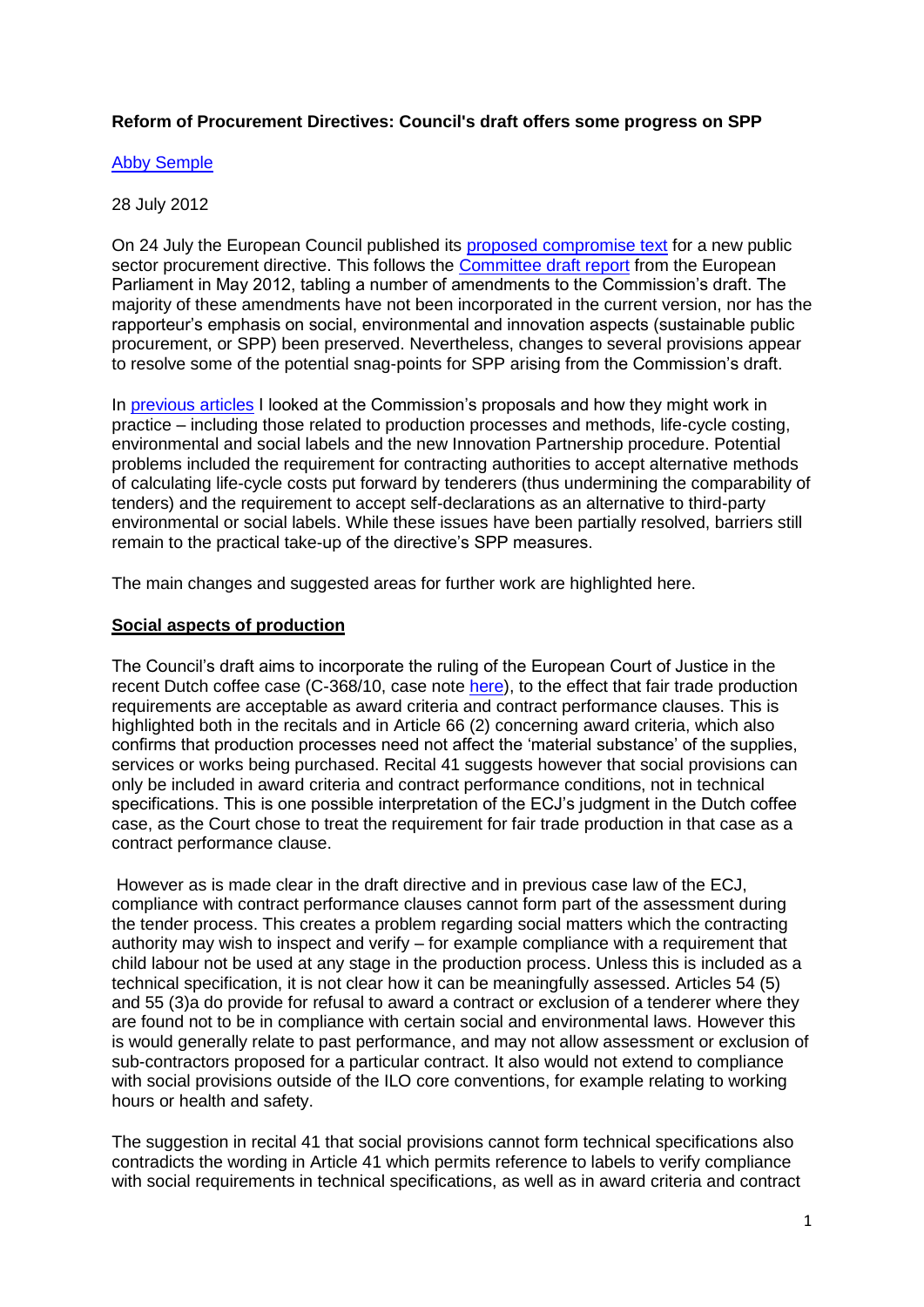clauses. It is vital that clarity is achieved in this area, as the opening up of competition for public contracts under the WTO Government Procurement Agreement is likely to increase situations in which contracting authorities wish to verify compliance with basic social provisions as part of the tender process. The general saver to the effect that nothing in the directive should prevent enforcement of sustainable development measures which are in conformity with the Treaty (recital 41c) is insufficient in itself to provide such clarity.

# **Labels**

Social and environmental labels are a key part of many SPP strategies, and suppliers are increasingly aware of their value in objectively verifying performance. Article 41 should enhance the usability of labels in procurement, by establishing the conditions of transparency and objectivity which such labels must meet and allowing contracting authorities to refer to them directly in specifications. The Commission's draft included a requirement to accept self-declarations (a 'technical dossier') where an operator did not have access to a label or could not obtain it within the relevant time limits. The Council's draft adds a requirement that this must not be attributable to the operator itself, which goes some of the way to ensuring that contracting authorities can insist on third-party verification.

# **Life-cycle costing**

Article 67 now removes the requirement to allow economic operators to submit their own methodology for LCC, but does require that data requested for LCC "can be provided with reasonable effort by normally diligent economic operators, including operators from third countries party to the Agreement or other international agreements by which the Union is bound." It also reaffirms the position from the Commission's draft that LCC methodologies must be 'established for repeated or continuous application' – meaning that tailor-made methodologies developed for the purpose of an individual contract would not be allowed. According to recital 40, this requirement is intended to prevent distortions of competition, presumably through the invention of a methodology which would favour a particular undertaking in the context of a specific contract.

While safeguards are undoubtedly needed to ensure that the integrity of LCC processes is maintained, this could arguably be met in the same way as for other award criteria  $-$  i.e. through the requirements of transparency and equal treatment as set out in the Directives and case law. Publishing the LCC methodology in the tender documents, together with the weightings to be applied, and the imperative to apply equal treatment to all tenderers would achieve this. For certain contracts, an off-the-shelf LCC methodology may not be available (either at EU or another level) which adequately captures all internal and external costs. Under the existing provisions, it is not clear whether contracting authorities could modify an existing methodology in this case, or must strictly apply a pre-existing methodology.

This could lead to disproportionate outcomes in individual cases, for example where existing methodologies do not take account of a major category of greenhouse gas emissions which are relevant for a specific contract. Given that the additional transparency benefits of using a pre-existing methodology over publishing the specific methodology in the tender documents are negligible, the second approach seems preferable and less likely to impede adoption of LCC by contracting authorities.

# **Abnormally low tenders**

Article 69 removes the mandatory obligation to examine abnormally low tenders, which was accompanied in the Commission's draft by a formula for determining if a tender is abnormally low. However if such examination is undertaken, contracting authorities are